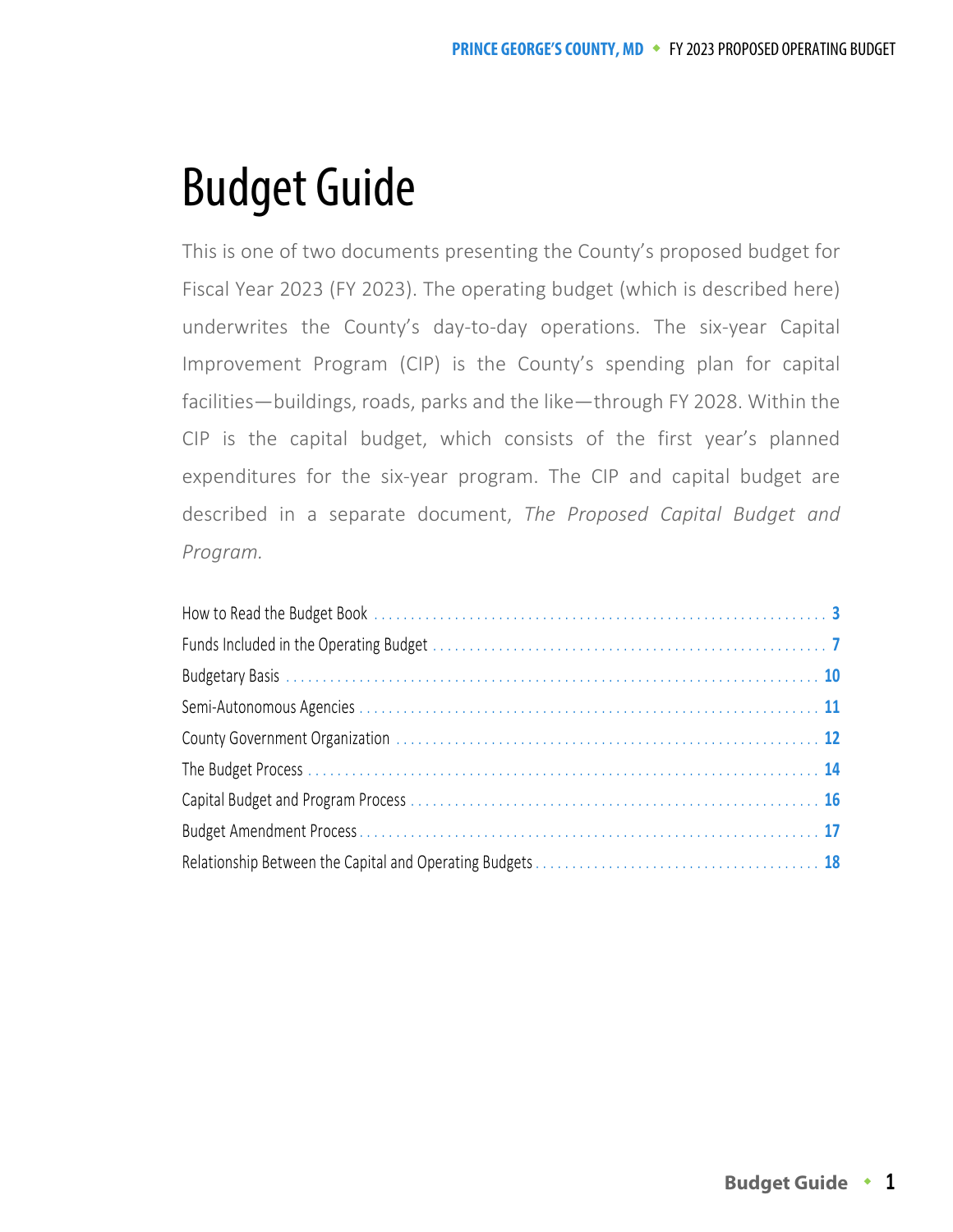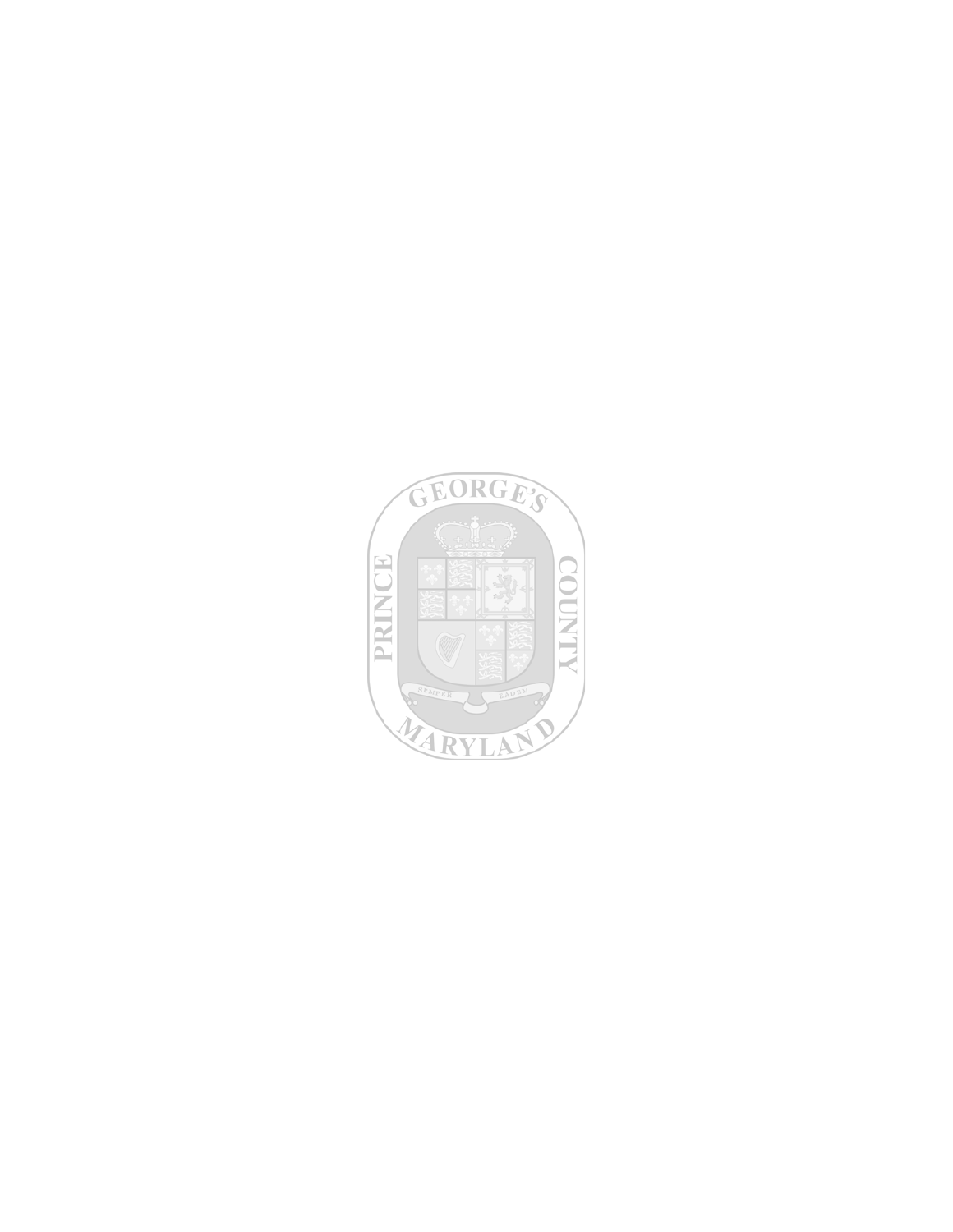### <span id="page-2-0"></span>**HOW TO READ THE BUDGET BOOK**

The budget book includes three important items regarding the County's FY 2023 budget: summary information, agency budgets and supplemental information which are explained in the sections below.

#### **Summary Information**

The summary of the FY 2023 budget is in three individual sections, identified by tabs, listed below.

- **Strategic/Fiscal Policies Summarizes the application** and use of the County's performance management system and financial policies that are utilized and implemented in the budget.
- **Budget Overview Provides a summary of the FY** 2023 budget's expenditures, revenues, distribution of funds, positions, fringe benefit costs and fund balance.
- **-** Revenue- Details the County's revenues that fund this and past budgets.

#### **Agency Budget Sections**

Individual agency budgets (such as the Police Department and Office of Homeland Security) are grouped by functional areas (such as Public Safety). These agencies contain sub-classifications by divisions, such as Bureau of Patrol or Bureau of Investigations. Depending on the agency, its budget pages can include some, if not all of the following sections: Organizational Chart, Mission and Services, FY 2022 Key Accomplishments, Strategic Focus and Initiatives for FY 2023, FY 2023 Budget Summary, Staff and Budget Resources, Expenditure by Category – General Fund, General Fund – Division Summary, Divisional Overview, Other Funds (Internal Service, Enterprise and Special Revenue Fund), Funds Summary, Grants and Service Delivery Plan and Performance. Each of these sections is explained below.

#### **Organizational Chart**

The first section in the budget book is the Organizational Chart. This chart illustrates the core divisions and/or functional areas of the agency.

#### **Mission and Services**

- **Section 1: Mission** Includes the agency's mission statement which summarizes the agency's purpose.
- **Section 2: Core Services** Lists the programs/services the agency delivers to its customers.
- **Section 3: FY 2022 Key Accomplishments** Includes a highlighted list of the agency's FY 2022 achievements.
- **Section 4: Strategic Focus in FY 2023** Lists an agency's top priorities (objectives) for FY 2023 along with the top strategies to accomplish that objective. The purpose of this section is to provide the reader with a snapshot of the agency's focus for the fiscal year.

*Following is an example of the first two sections for each agency: Organizational Chart and Mission and Services sections. These sections summarize the agency's strategic direction and responsibilities. Below, more detail on each subsection is provided. An agency may or may not have all of the information illustrated below.*

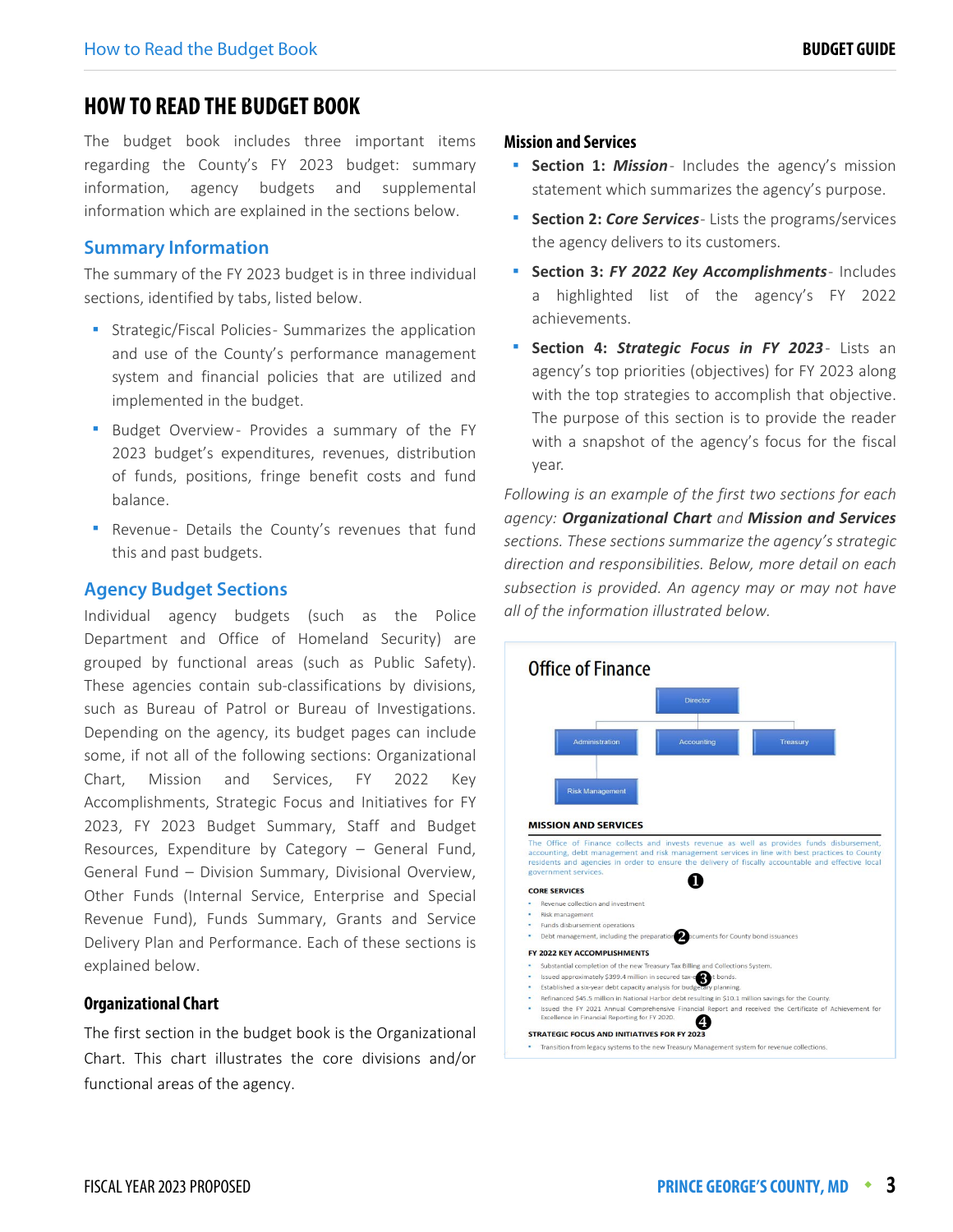#### **FY 2023 Budget Summary**

- **Section 1:** *Budget Summary* Following the Mission and Services section is the FY 2023 Budget Summary that provides the total agency appropriation if the agency has more than one fund budget.
- **Section 2:** *Expenditure by Fund Type* This table illustrates General Fund and the other funds' budgets for this agency as well as the percentage of each fund as a whole for the agency.
- **Section 3:** *Reconciliation from Prior Year* Illustrates all of the changes from the FY 2022 budget to the FY 2023 budget for each fund budget.

*Following is an example of the FY 2023* **Budget Summary** *section. This section illustrates the agency's budget expenditures – overall and by fund type and categorizes the changes between the prior year and the current year for the General Fund and other applicable funds. Below, more detail on each subsection is provided. An agency may or may not have all of the information illustrated below.*

| <b>Expenditures by Fund Type</b>                                                                                                                                                                                                                                                                                                                                                                                                                    | FY 2021 Actual |         |                                 |         | FY 2022 Estimate |         |                                   |                                              |
|-----------------------------------------------------------------------------------------------------------------------------------------------------------------------------------------------------------------------------------------------------------------------------------------------------------------------------------------------------------------------------------------------------------------------------------------------------|----------------|---------|---------------------------------|---------|------------------|---------|-----------------------------------|----------------------------------------------|
| <b>Fund Types</b>                                                                                                                                                                                                                                                                                                                                                                                                                                   | <b>Amount</b>  | % Total | PY 2022 Budget<br><b>Amount</b> | % Total | <b>Amount</b>    | % Total | FY 2023 Proposed<br><b>Amount</b> | % Total                                      |
| <b>General Fund</b>                                                                                                                                                                                                                                                                                                                                                                                                                                 | \$937.199      | 100.0%  | \$936,000                       | 100.0%  | \$956,600        | 100.0%  | \$1,025,100                       | 100.0%                                       |
| <b>Total</b>                                                                                                                                                                                                                                                                                                                                                                                                                                        | \$937.199      | 100.0%  | \$936.000                       | 100.0%  | \$956,600        | 100.0%  | \$1,025,100                       | 100.0%                                       |
|                                                                                                                                                                                                                                                                                                                                                                                                                                                     |                |         |                                 |         |                  |         |                                   |                                              |
|                                                                                                                                                                                                                                                                                                                                                                                                                                                     |                |         |                                 |         |                  |         |                                   |                                              |
|                                                                                                                                                                                                                                                                                                                                                                                                                                                     |                |         |                                 |         |                  |         |                                   | <b>Expenditures</b><br>\$936,000<br>\$44,900 |
|                                                                                                                                                                                                                                                                                                                                                                                                                                                     |                |         |                                 |         |                  |         |                                   |                                              |
| <b>Reconciliation from Prior Year</b><br>FY 2022 Approved Budget<br>Increase Cost: Compensation - Mandated Salar Sequirements - Annualization of costs related to salary<br>adjustments<br>Increase Cost: Fringe Benefits - An increase in the fringe benefit rate from 29.0% to 33.5% to align with projected costs<br>Increase Cost: Technology Cost Allocation - Increase in OIT charges based on anticipated countywide costs for<br>technology |                |         |                                 |         |                  |         |                                   | 43,900<br>3.300                              |
| Decrease Cost: Operating - Reduction in travel and training to align with historic spending                                                                                                                                                                                                                                                                                                                                                         |                |         |                                 |         |                  |         |                                   | (3,000)                                      |

#### **Staff and Budget Resources**

 **Section 1:** *Authorized Positions* - Illustrates the agency's positions by type of employee (full time, part time, limited term) and funding source. The FY 2023 staffing is compared to the previous year's level. Limited term staff are employed under renewable personal service contracts for periods not exceeding one year. They serve in operations where continued funding is not assured from year to year. Although limited term personnel are employed predominantly in grant programs, a small number of these employees are funded in the General Fund, commonly from non-County revenues.

- **Section 2:** *Positions by Classification* Illustrates the agency's staffing resources in the FY 2023 budget by position classification description and by full time, part time and limited term status.
- **Section 3:** *Expenditures by Category General Fund –* Illustrates and summarizes budgeted amounts at the agency level for compensation, fringe benefits, operating expenses, capital outlay and recoveries. This includes a three-fiscal-year summary of General Fund expenditures along with the amount and percent FY 2023 change over the prior year. Descriptions of major cost elements, recoveries, key changes and other considerations affecting the agency's general fund budget also are provided in this section.
- **Section 4:** *Expenditure by Division General Fund* For agencies that are subdivided into major divisions, this table illustrates a three-fiscal-year summary of General Fund total expenditures along with the amount and percent FY 2023 change over the prior year for each division.
- **Section 5:** *General Fund Division Summary* For agencies that are subdivided into major divisions, this table illustrates a three-fiscal-year summary of division expenditures broken down by compensation, fringe benefits, operating expenses, capital outlay and recoveries along with the FY 2023 change over the prior year.

#### **Division Overview**

For agencies that are subdivided into major divisions, pages summarizing each activity are presented next. An activity page focuses on the expenditures and positions supported by the General Fund. Each division section includes a brief description of the responsibilities of the activity and a *Fiscal Summary* of total division expenditures for FY 2022 Budget and FY 2023 Budget along with the amount and percent change over the prior year. Full time, part time and limited term staffing levels for the two budget years are also illustrated as well as the amount percentage changes from the prior year. Finally, the fiscal summary will highlight up to three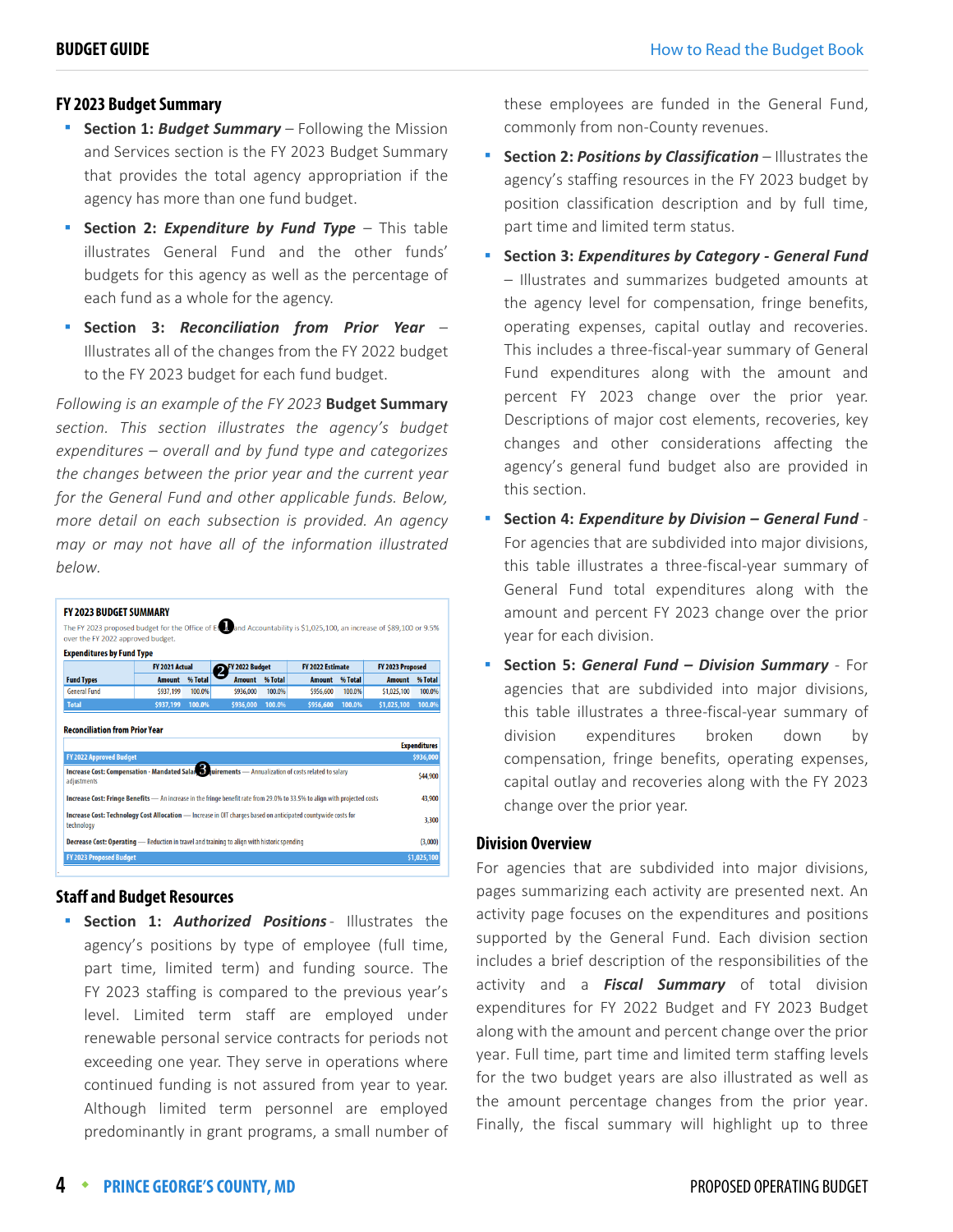primary budget changes within the division over the prior year.

*Following is an example of the FY 2023 Division Overview section. This section illustrates the agency's budget expenditures and staffing resources by division.*



#### **Other Funds - Internal Service, Enterprise and Special Revenue**

If an agency receives funding from other sources such as internal service, enterprise or special revenue funds, this information is presented after the General Fund (refer to Funds included in the Operating Budget below for definitions and explanations for these funds). To properly illustrate and account for these funds, a description, major cost summary and expenditure details are provided in the Other Funds section. This section will include an *Expenditures by Category* table that illustrates and summarizes budgeted amounts for compensation, fringe benefits, operating expenses, capital outlay and recoveries. This includes a three-fiscalyear summary of other fund expenditures along with the amount and percent FY 2023 change over the prior year. This table is followed by the *Fund Summary* table that illustrates and summarizes beginning and ending fund balance, fund revenue sources and fund expenditure amounts for each fund.

#### **Grant Summary**

If an agency receives grant funds, a grant section is also included within the agency budget pages following the previously described sections. For grants, an *Expenditures by Category – Grant Funds* table is included to display compensation, fringe benefits, operating expenses and capital outlay for three fiscal

years. In many cases, the grant program year may not run parallel to the County fiscal year. The *Staff Summary by Division – Grant Funds* table displays the number of staff positions supported by grant funds comparing FY 2023 with prior year data.

The *Grant Funds by Division* table illustrates the spending amounts by budget year for each grant administered by the agency, including the dollar and percentage change. This chart will only illustrate grant awards made directly to the agency. It does not reflect sub-grant awards an agency may receive from another County agency. This allows the agency to accurately detail its program activities without overstating the grant revenue received by the County. Therefore, the associated grant total is captured within the lead agency grant appropriation and not in the grant appropriations of the subcontracting County agency. Additionally, this chart reflects any required or anticipated County contributions/cash match requirements for grant programs. All cash match requirements are included in the General or other funds total budget allocations. Finally, the **Grant Descriptions** section summarizes the grant programs that are included in the FY 2023 budget.

#### **Service Delivery Plan and Performance**

- **Section 1: Goal** A statement that defines the intended impact of each service on the defined customers and how the agency will achieve its mission.
- **Section 2: Objective** Each goal has one or a set of objectives that define the quantitative impact of the goal for short-, intermediate- and long-term targets. Below the objective is outcome data with multi-year information that illustrates the actual and projected service performance compared with the service's long-term target.
- **Section 3:** *Trend and Analysis* A summary and explanation of performance trends, increases and decreases in data found in each table of performance measures.
- **Section 4: Performance Measures** For each objective, there is a supporting table of actual, estimated and projected measures for the period of 2019-2023 for the fiscal year (FY) or calendar year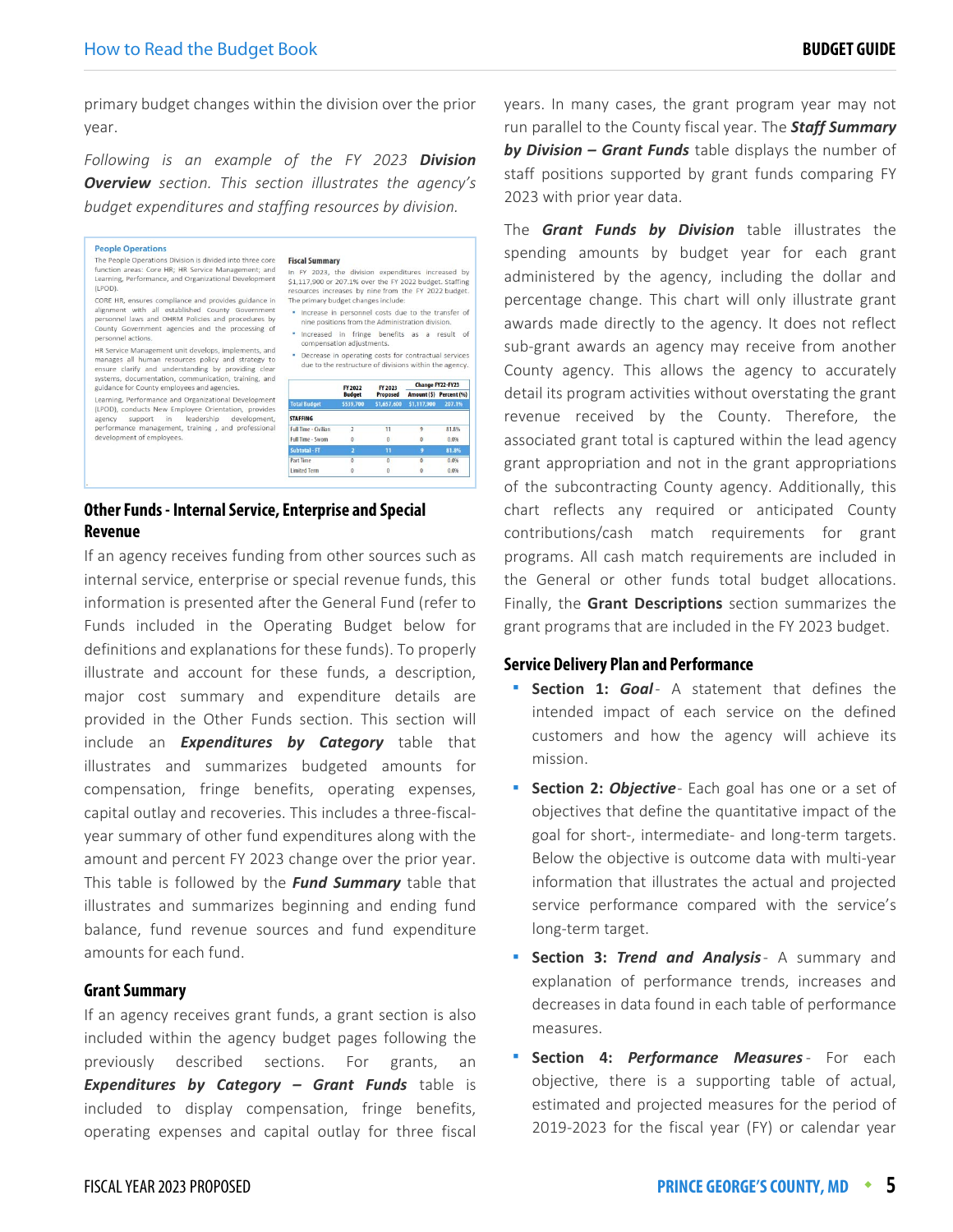(CY). Estimated performance measures are based on the most recent review of year-to-date data and relevant trends and conditions. Projected performance measures consider the impacts of funding decisions in this budget, historical trends and known variables. The performance measures provide a quantitative picture of the objective's resources (input measures), workload, demand and production (output measures), efficiency, quality and impact (outcome measures) as the result of past, present and future resource allocations. Please note that in some cases performance measures may not have data for all years due to availability.

*Following is a sample page for the next section, Service Delivery Plan and Performance, which provides the agency's strategic plan and service delivery performance. In some cases, an agency may or may not have all of the information illustrated below.*

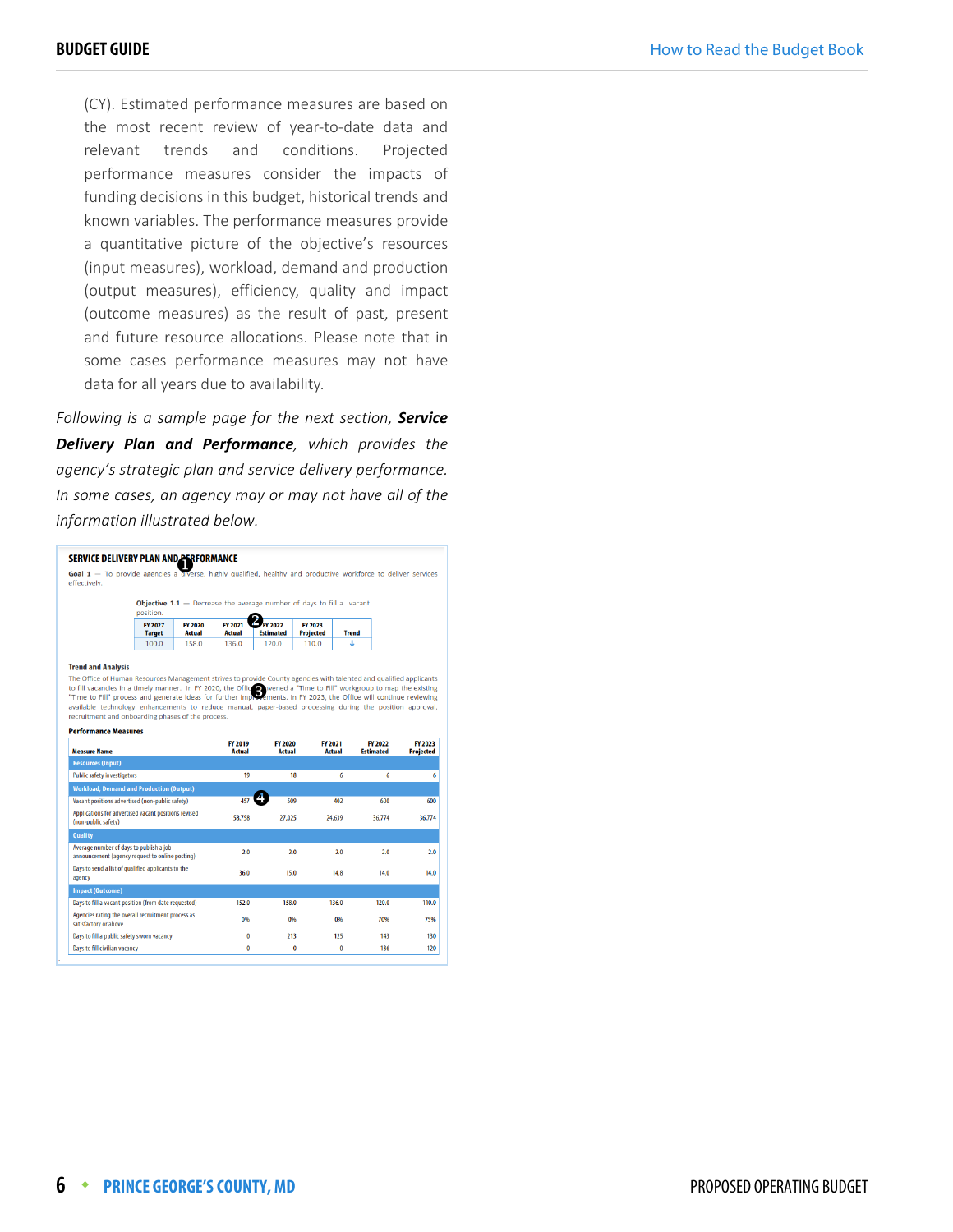## <span id="page-6-0"></span>**FUNDS INCLUDED IN THE OPERATING BUDGET**

To budget and account for government receipts and expenditures, the County establishes various "funds" within the operating and capital budgets. Fund accounting is required by State and federal regulations, County Charter and the Generally Accepted Accounting Principles (GAAP). The operating budget uses five major types of funds: the general fund, internal service funds, enterprise funds, special revenue funds and grant program funds.

#### **General Fund**

The General Fund is the largest operating fund, accounting for approximately 83.9% of the operating budget in FY 2023. This fund supports the majority of County government services—police, fire, corrections, the courts, education, general government, college, library, etc. Most of the public's tax dollars are part of the General Fund, including most user charges, license and permit fees and certain dedicated and non-dedicated revenues from the State and federal governments.

#### **Internal Service Funds**

Internal service funds are used to finance, administer and account for the provision of goods or services by one agency to another within the County government. Internal service funds in the County are described below.

#### **Fleet Management Internal Service Fund**

The Fleet Management Internal Service Fund accounts for fees charged to agencies by the Fleet Management Division of the Office of Central Services. Agencies are charged for the repair and maintenance of vehicles owned and operated by the County.

#### **Information Technology Internal Service Fund**

This fund in the Office of Information Technology accounts for the operations of the County's data processing and computer services. Agencies pay user charges to the Information Technology Internal Service Fund for office automation equipment, use of the office automation network, system maintenance and other services provided by the data processing contractor.

#### **Enterprise Funds**

Enterprise funds are used to account for certain public services that are self-supporting by generating their own revenues from fees, charges and other receipts. The County's enterprise funds are described below.

#### **Stormwater Management Enterprise Fund**

The Stormwater Management Enterprise Fund is used to account for and support the County's stormwater management functions (flood plain and storm drain maintenance, rehabilitation and repair of flood channels, permit issuance, etc.), which were transferred from the Washington Suburban Sanitary Commission (WSSC) in FY 1988. The fund is supported by a stormwater management ad valorem tax of 13.5 cents per \$100 of assessed value for personal property (3.0 cents per \$100 in some areas) and 5.4 cents per \$100 of assessed value for real property (1.2 cents per \$100 in some areas) plus revenues from permit fees and interest income. The fund is administered by the Department of the Environment (DOE) and supports relevant services in both DOE and Department of Public Works and Transportation (DPW&T).

#### **Solid Waste Enterprise Fund**

This fund supports a variety of environmental, recycling and solid waste collection and disposal services. These include the development, operation and maintenance of the County's landfills; bulky trash collection; roadside cleanup and abandoned vehicle control; refuse disposal activities; the recycling program; housing code enforcement; and various environmental planning, management and capital construction activities. The fund is also used to account for and administer revenues and expenditures associated with residential and commercial refuse collection.

The Solid Waste Enterprise Fund is supported by revenues from several sources including charges to property and business owners for recycling, bulky trash collection, certain capital and other nonoperating expenses associated with solid waste disposal; tipping fees and related assessments charged for the use of the Brown Station Road Landfill; abandoned vehicle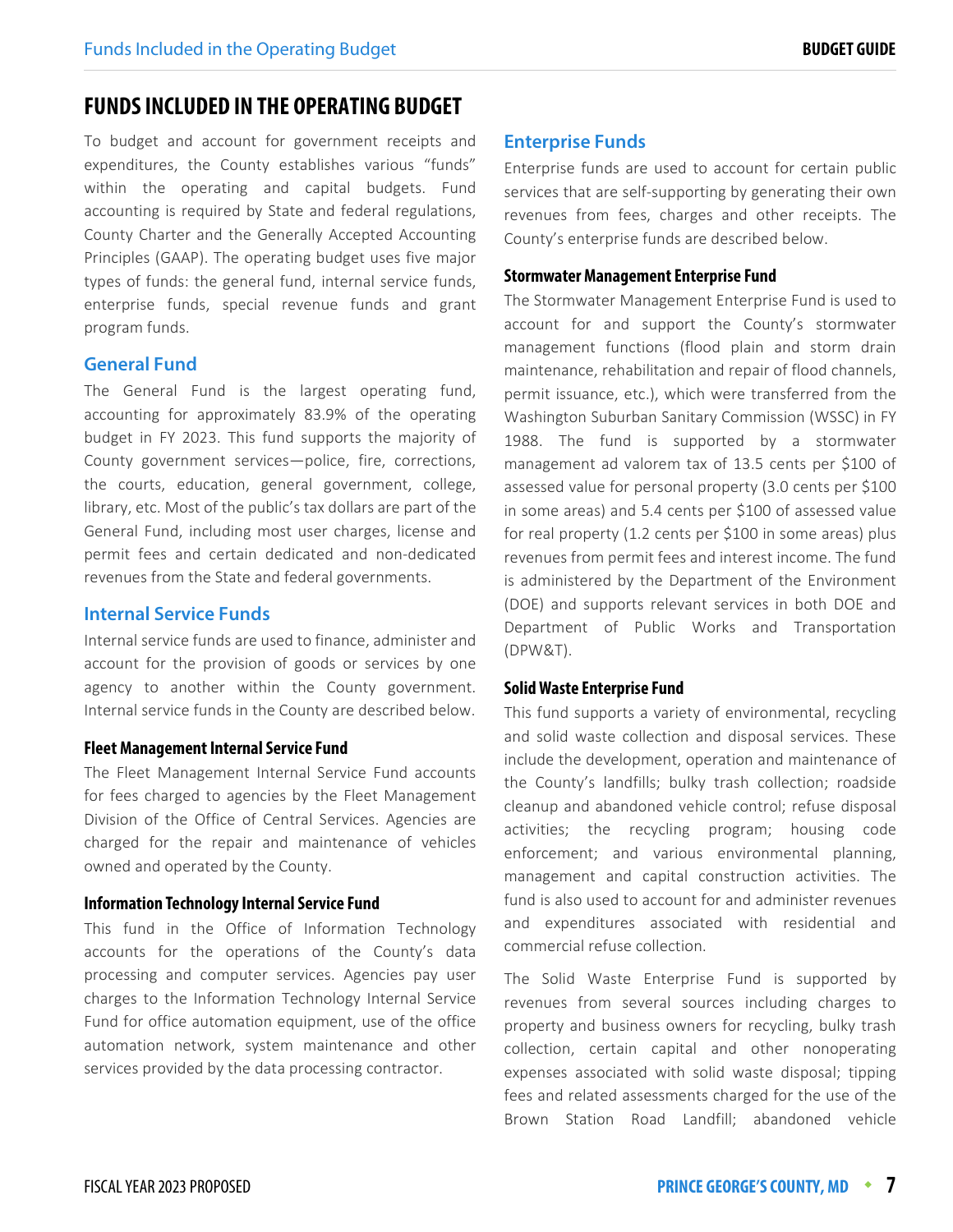recoveries; recoveries from property owners under the Clean Lot Ordinance and fees paid by property owners for commercial and residential refuse collection services. The fund is administered by DOE.

#### **Local Watershed Protection and Restoration Fund**

The FY 2014 budget introduced a new stormwater remediation fund. This new fund was established through CB-45-2013 in accordance with the provisions of House Bill 987 creating the Local Watershed Protection and Restoration (WPR) Program. The County Council establishes the authority and agency responsibilities needed to administer the WPR program. Through the establishment of a new stormwater remediation fee, the County will be able to meet its long-term State and federal mandates for water quality improvement.

The DOE manages this program. The agency's responsibilities include the following: (1) establish a fee structure and enforcement of fee collection; (2) administer guidelines for application, approval and appeal; (3) administer a credit program for on-site systems and (4) adopt procedures for monitoring and annually verifying the effectiveness of on-site systems.

#### **Special Revenue Funds**

Special revenue funds are used to account for special taxes or other dedicated revenues the Maryland General Assembly or the County Council requires to be used for a specialized purpose and which must therefore be kept separate from other County monies. The County's special revenue funds are described below.

#### **Debt Service Special Revenue Fund**

The Debt Service Special Revenue Fund provides for the payment of interest, principal and service charges on the County's general obligation bonds and State participation loans. This fund is illustrated in the Non-Departmental section.

#### **Collington Center Special Revenue Fund**

The Collington Center is a County-owned business park of approximately 1,280 acres located on U.S. 301. This fund accounts for revenue generated from the sale of property within the Collington Center and the finance costs incurred from managing the fund. This fund is located in the Office of Central Services.

#### **Property Management Services Special Revenue Fund**

This fund accounts for receipts and costs from the disposition of surplus real property by the County. This fund is located in the Office of Central Services.

#### **Domestic Violence Special Revenue Fund**

The Domestic Violence Special Revenue Fund is used to account for the proceeds of a marriage license surcharge collected to assist in financing battered spouse shelters and domestic violence programs. The fund also receives a contribution from the General Fund to support contracted shelter services. This fund is administered by the Department of Family Services.

#### **Drug Enforcement and Education Special Revenue Fund**

This fund supports the costs of drug enforcement and drug related education activities within the County. Revenue is generated from the forfeiture and sale of property seized as a result of drug enforcement activities. The available funds are distributed by the Police Department based on federal regulations.

#### **Economic Development Incentive (EDI) Special Revenue Fund**

This fund (an initial \$50 million investment) tracks financial assistance (loans, guarantees and grants) provided to existing and potential industrial and commercial businesses in the County. The primary goal of the fund is to create and retain jobs, broaden the local tax base, promote economic development opportunities and assist in the retention of existing businesses and the attraction of new businesses. This fund is illustrated in the Non-Departmental section.

#### **Housing Investment Trust Fund**

This fund is used to support two new programs. The programs are the Workforce Housing Gap Financing Program and the Down Payment and Closing Cost Assistance Program. These programs will enable the County to develop viable, mixed income communities of choice by providing gap financing for the development of decent, quality workforce housing opportunities for income eligible households. Additionally, the Down Payment and Closing Cost Assistance Program will provide home purchase assistance to eligible first time homebuyers to purchase owner occupied or vacant residential properties anywhere in Prince George's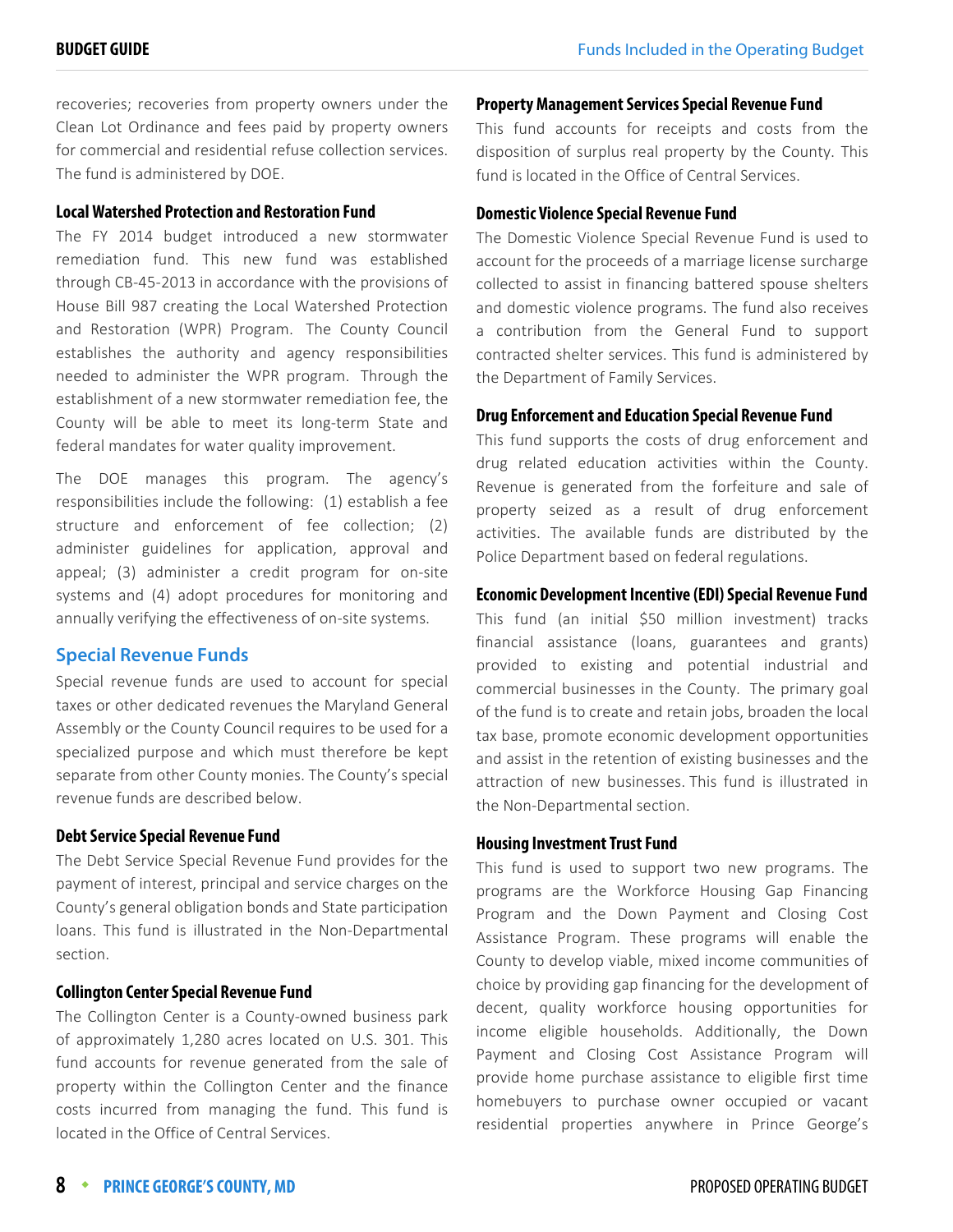County. This fund is administered by the Department of Housing and Community Development.

#### **Transportation Services Improvement Fund**

The Transportation Services Improvement Fund was created in 2015 with the enactment of CB-72-2015. Additional provisions pertaining to this fund were enacted under CR-75-2018. The fund was established to improve the delivery of bus service and accessible transportation services in the County. All revenues to the fund are generated through a \$0.25 per-trip surcharge on certain transportation network services originating in the County. The fund's additional purposes include: satisfying connectivity to bus transit service through bikeshare; enhancing and expanding the provision of readily available, quality, accessible taxi service; ensuring compliance with applicable taxi legislation; and any other purposes permitted by Section 20A-212 of the County Code. This fund is administered by the Department of Public Work and Transportation.

#### **Grant Program Funds**

The County receives a variety of funds from State, federal and foundation grants. These grants are awarded to the County to support a range of programs and services. For agencies that utilize and/or administer grant programs, the funding levels, expenditures and staffing are explained, detailed and accounted for in their respective agency budget pages.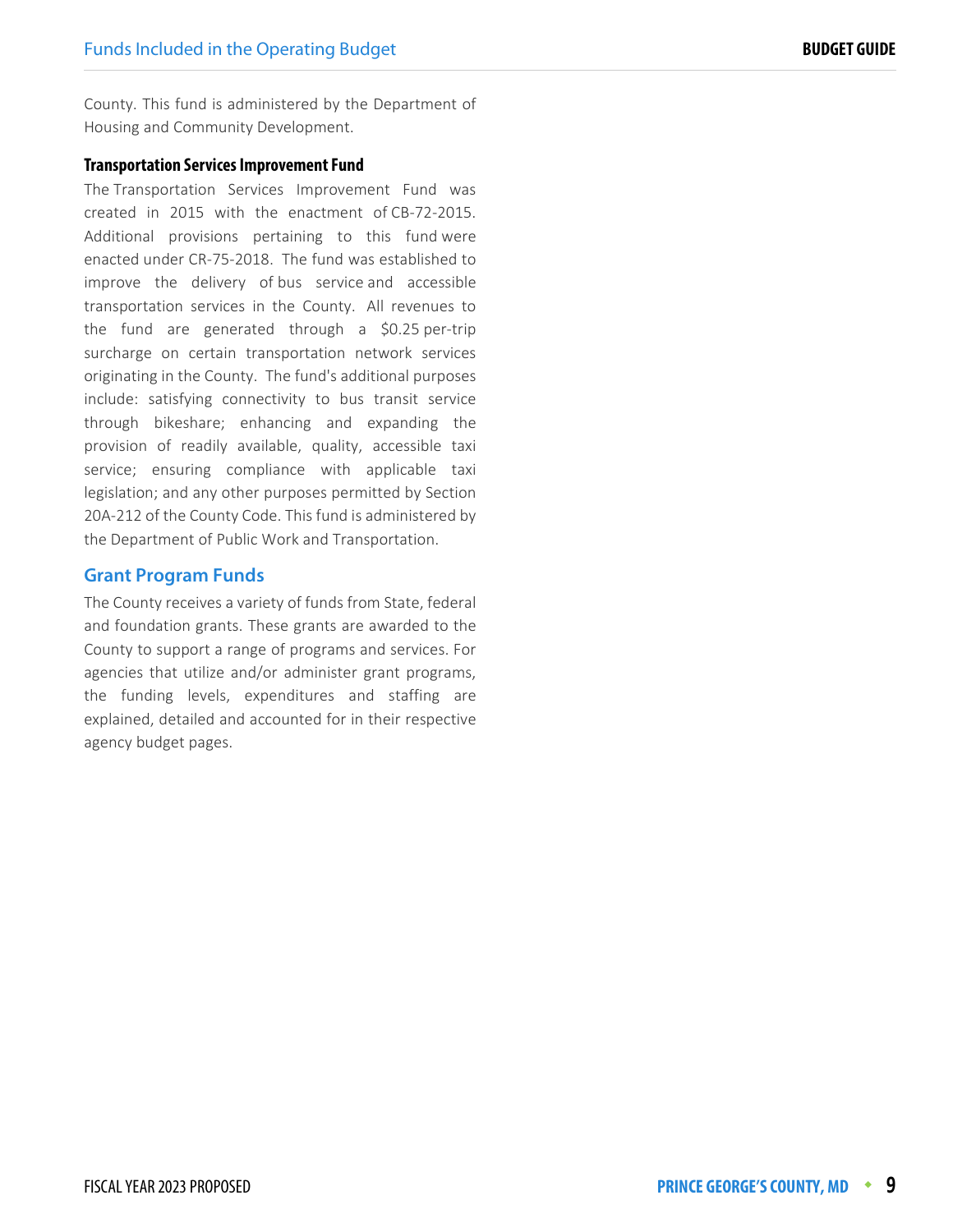## <span id="page-9-0"></span>**BUDGETARY BASIS**

The modified accrual basis of accounting is followed in the general, special revenue, debt service, capital projects, expendable trust and agency funds. Under this method of accounting, revenues are recognized in the accounting period in which they become available and measurable (i.e., the funds are collectible within the current period or soon enough thereafter to be used to pay liabilities of the current period). Taxes, uses of money and property, charges for services, intergovernmental and miscellaneous revenue are recognized when earned, with the exception of interest and penalties on property tax payments which are recognized when cash is received. With respect to property tax revenue, the County defines "available" to mean collectible within sixty days after the fiscal year's end. Expenditures are recorded as liabilities when incurred, if measurable, except for unmatured interest on general long-term debt, which is recognized when due.

The accrual basis of accounting is followed in the enterprise, internal service and pension trust funds. Under this method of accounting, revenue is recognized when earned, and expenses are recorded as liabilities when incurred, without regard to receipt or payment of cash.

The account that serves the function of the owner's equity account in a profit-making organization is called the "fund balance" in government entities. An available balance in this account is the cumulative result of actual revenues exceeding expenditures. The fund balance for the General Fund can either be designated for future years (e.g., as a contingency reserve or for a subsequent year's expenditure) or it can remain undesignated. Audited or final fund balances are not known until about five months after the end of the fiscal year.

While the above definition of "fund balance" is used for the ending balances shown in the General Fund and special revenue funds, somewhat different definitions are used in connection with internal service and enterprise funds. The ending balance for an internal service fund corresponds to net assets. On the other hand, the ending balance shown for an enterprise fund

corresponds to the sum of available cash and cash equivalents. The ending balance takes into account net operating revenues and expenditures and increases based on bond proceeds, offset by capital expenditures and by funds that must be held in reserve for future obligations.

Unless otherwise noted, the budgetary basis is used in this document when referring to the fund balance for the General Fund. Although the budgetary basis is clear, convenient and widely used, it differs somewhat from the fund balance computed according to GAAP. The budgetary basis differs from GAAP by excluding encumbrances, inventories and designated expenditures for non-general fund purposes (e.g., certain equipment expenditures). In particular, the budgetary basis treats reserves for encumbrances that have not yet materialized by June 30 as expenses; instead GAAP illustrates this as a reservation of fund balance. Inventories are booked as an asset on the balance sheet and a reservation of fund balance under GAAP; they are reflected as an expense at the time of purchase under the budgetary basis. Under GAAP, certain purchase agreements for acquiring equipment are recorded as restricted assets. Related proceeds are shown as another financing source with a reservation for future years on the balance sheet. Under the budgetary basis, annual payments to retire leases are shown as an expense to the General Fund, and the proceeds are not counted as revenue.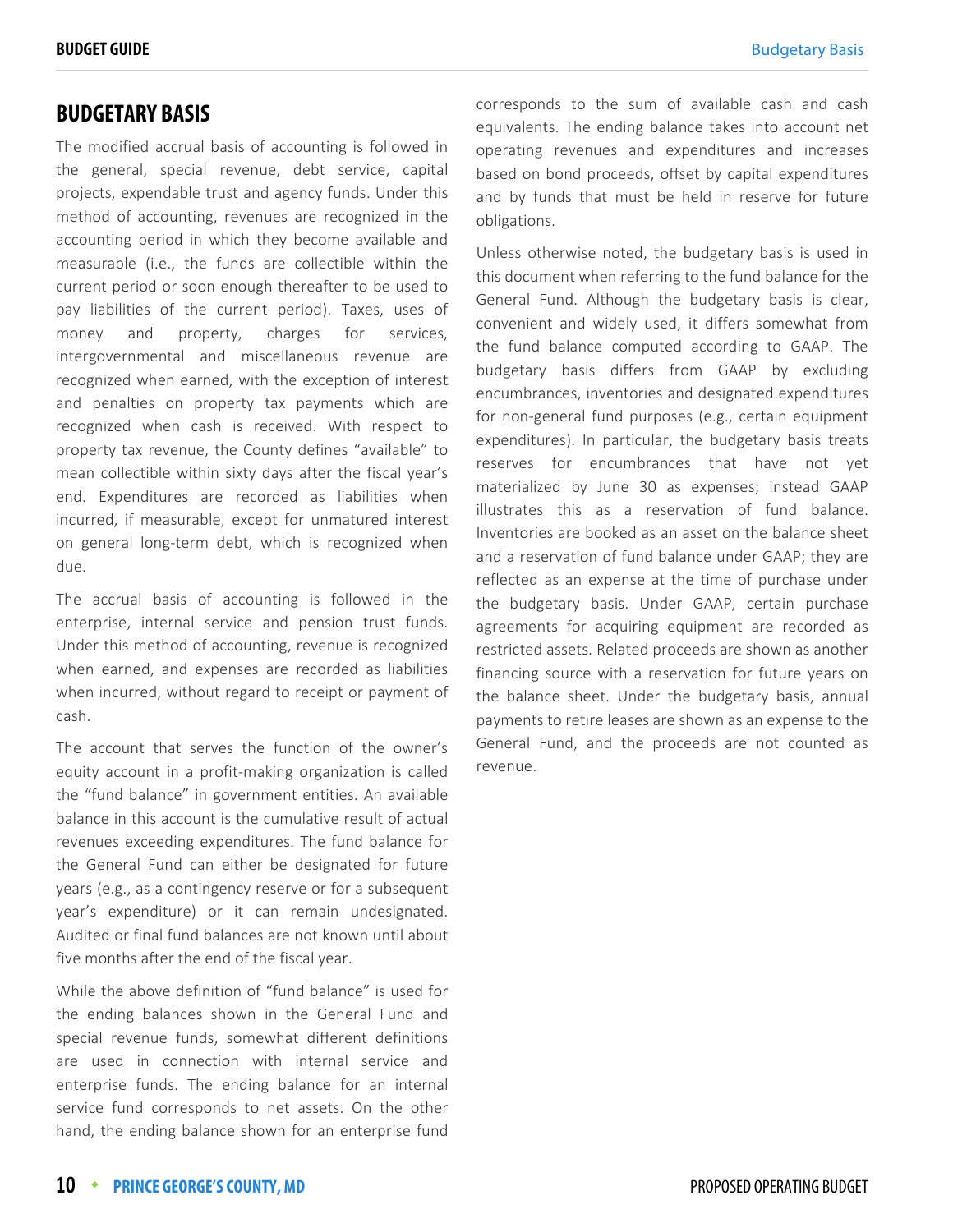## <span id="page-10-0"></span>**SEMI-AUTONOMOUS AGENCIES**

Agencies whose operating budgets are approved directly by the County Executive and adopted by the County Council are included in this document. There are several semi-autonomous agencies whose operating budgets are not included in the County budget document. Certain semi-autonomous agencies also are not included in the County's CIP. The accompanying table lists the semiautonomous agencies and indicates whose budgets are not included in the County's budget documents.

The Maryland National Capital Park and Planning Commission (M-NCPPC), the Washington Suburban Sanitary Commission (WSSC) and the Washington Suburban Transit Commission - Washington Metropolitan Area Transit Authority (WSTC-WMATA) do not receive any of their funding from County General Fund revenues and prepare separate operating budget documents. Their operating budgets are not included in the County budget, nor are the WSSC's or WSTC-

WMATA's capital budget included in the County CIP. However, the County Executive reviews and makes recommendations to the County Council on each of the budgets approved by these agencies. The Council must then approve these budgets (or the portions affecting Prince George's County).

The Board of Education, Memorial Library and Community College are all financed at least in part from County General Fund revenues, and their operating and capital budgets are included in the County's budget. In addition, the Board of Education prepares a separate operating budget document that describes the Board's spending plan in detail.

| Semi-<br><b>Autonomous</b><br>Agency   | <b>Receives</b><br>General<br>Fund<br>Revenue | Operating<br>Included in<br>County<br>Document | Prepares<br>Separate<br><b>Budget</b><br>Document |
|----------------------------------------|-----------------------------------------------|------------------------------------------------|---------------------------------------------------|
| WSTC-WMATA*                            | No                                            | No                                             | Yes                                               |
| <b>Board of Education</b>              | Yes                                           | Yes.                                           | Yes                                               |
| Community<br>College                   | Yes                                           | Yes                                            | No                                                |
| Library                                | Yes                                           | Yes                                            | No                                                |
| M-NCPPPC                               | No                                            | No                                             | Yes                                               |
| WSSC*                                  | No                                            | No                                             | Yes                                               |
| Industrial<br>Development<br>Authority | Yes                                           | Yes                                            | No                                                |
| Redevelopment<br>Authority             | Yes                                           | Yes                                            | Yes                                               |
| Housing Authority                      | No                                            | Yes                                            | Yes                                               |
| Revenue Authority                      | No                                            | Yes                                            | Yes                                               |

\*Also prepares separate capital budget document.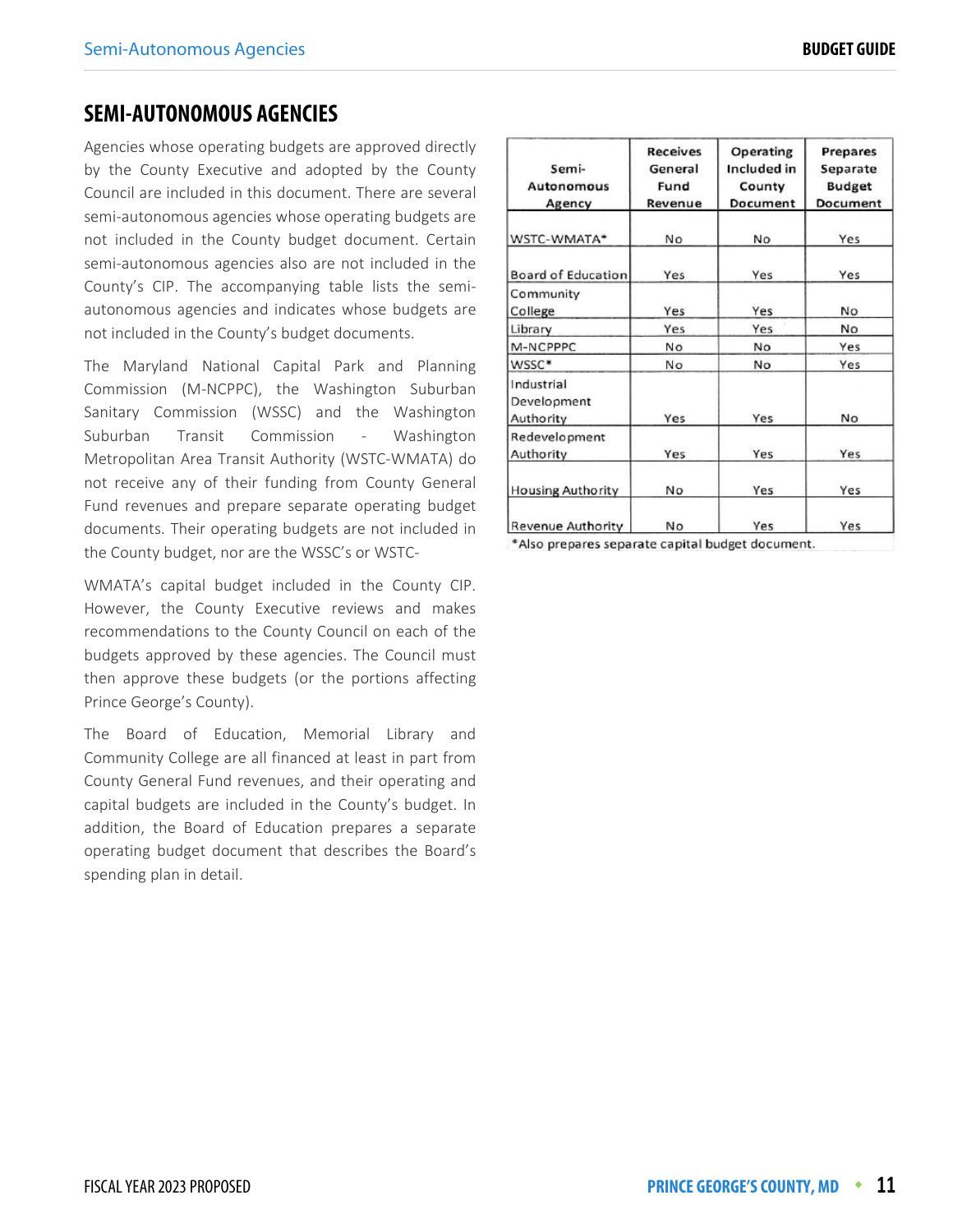## <span id="page-11-0"></span>**COUNTY GOVERNMENT ORGANIZATION**

Prince George's County operates under a "home rule" charter which was adopted in November 1970. Under the Charter, the County is composed of an executive and a legislative branch. The judicial branch is established by the Constitution and laws of the State of Maryland.

#### **Executive Branch**

The Executive Branch enforces the laws and administers the day-to-day business of the County. It consists of a County Executive (elected by the qualified voters of the entire County) and all other officers, agents and employees under the County Executive's supervision and authority, including the Chief Administrative Officer who is responsible for the day-to-day administration of the County. Deputy Chief Administrative Officers (DCAOs) report to the Chief Administrative Officer and are assigned functional responsibilities for groups of agencies. The DCAOs are not shown on the organizational chart to avoid complicating the presentation.

#### **Legislative Branch**

The Legislative Branch of the County currently consists of an 11-member County Council (elected by Councilmanic District and two council member at-large seats) and its staff. The Charter limits the County Executive and the members of the County Council to two consecutive fouryear terms in office.

#### **Judicial Branch**

The Judicial Branch of government at the local level consists of the Circuit Court and the Orphans' Court (which oversees the probate of decedents' estates, as well as the appointment and supervision of guardians for minors).

In Prince George's County, the County Executive and the County Council propose and approve the operating budgets of the Circuit and Orphans' courts. (However, the State provides funding for the Circuit Court judges, their law clerks, the Clerk of the Court and certain other Circuit Court expenses). The District Court is a State entity funded entirely by the State of Maryland.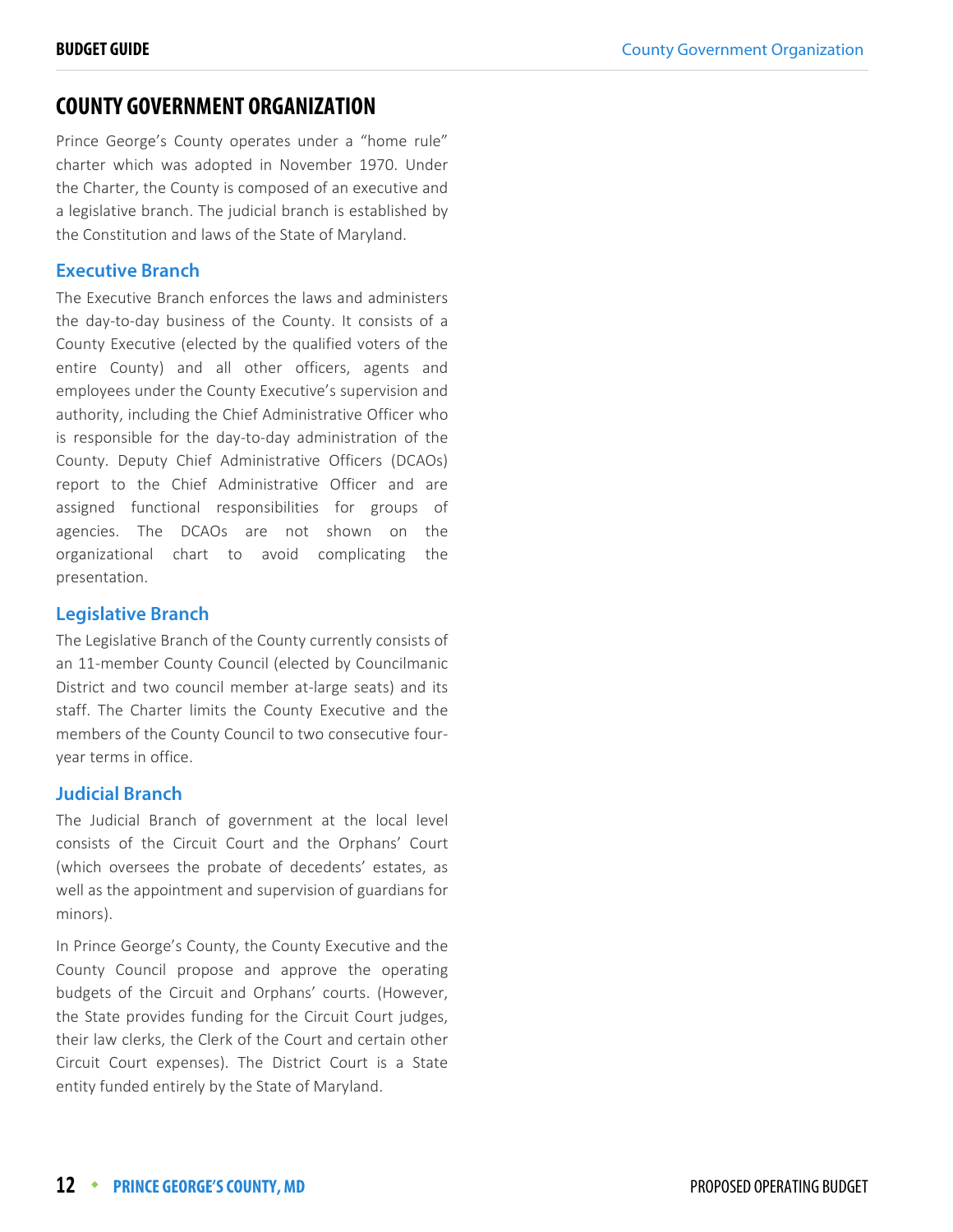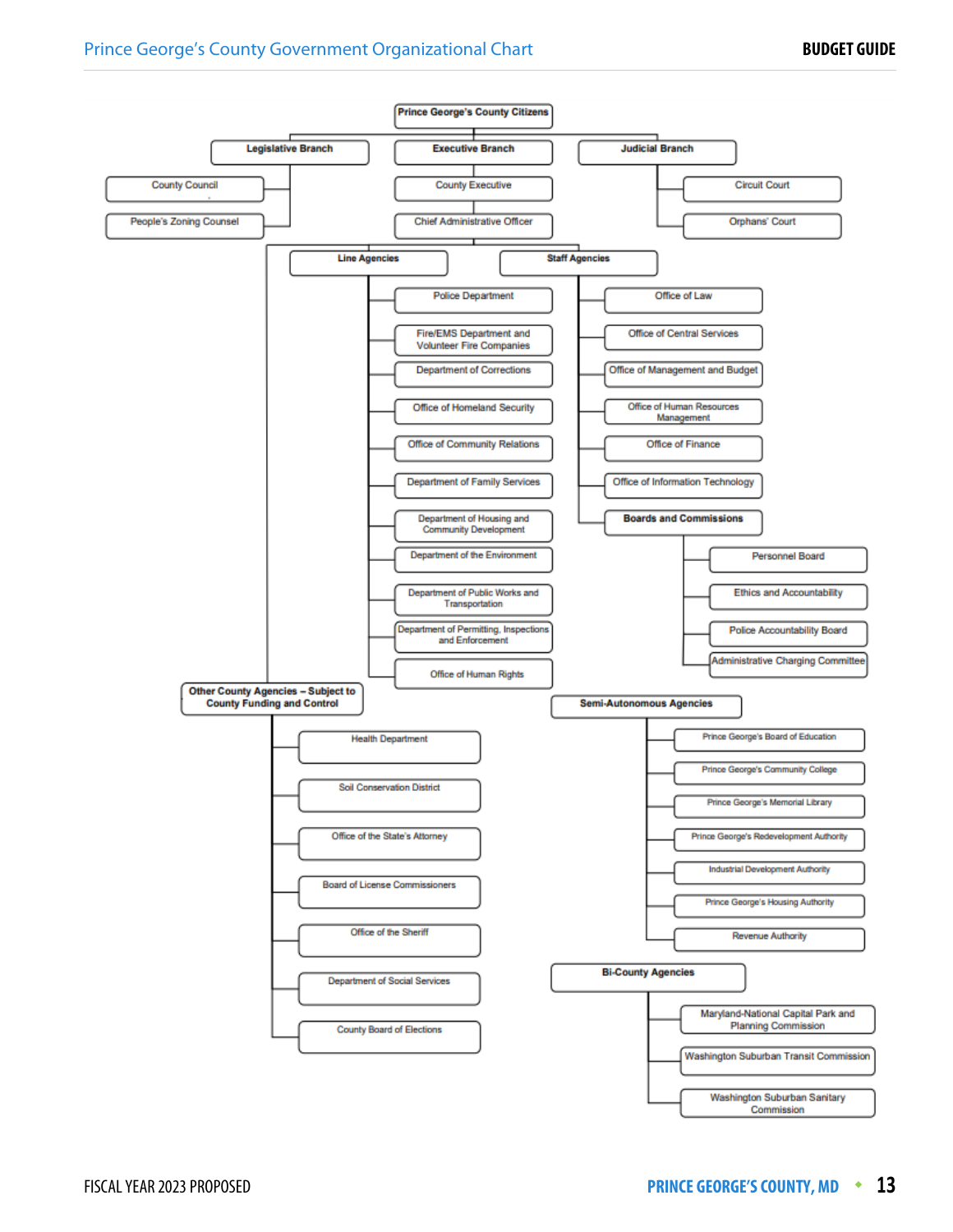## <span id="page-13-0"></span>**THE BUDGET PROCESS**

The development of the operating budget involves three distinct phases: formulation of agency budget requests, executive review and proposal and County Council review and adoption. The development of the capital budget involves a slightly different process and timing. The procedures used in preparing both the operating and capital budgets are summarized below. In addition, the capital budget document contains a detailed description of the capital budgeting process.

#### **Operating Budget Process**

The operating budget is prepared over a ten-month period beginning in August and ending in May of the next calendar year.

The operating budget process is impacted by the following:

- **Spending Affordability Committee** In 1997, a Spending Affordability Committee composed of five members was established under County legislation. This committee makes preliminary recommendations before October 1 of each year on spending affordability and ways to improve budgetary and financial procedures and policies. Final reports on these spending affordability guidelines are submitted on or before January 1 to incorporate recommendations into the budget development and review process.
- **Performance Management/CountyStat** As part of the County's performance management system, and the leadership's commitment to data-driven decisions to accomplish the countywide vision, strategic planning and performance-informed budgeting has a significant role in the operating budget process. Refer to the Strategic Policies section for more information.

The sequence of events is as follows:

#### **August-December - Formulation:**

In August of each year, the Director of the Office of Management and Budget briefs the County Executive and the Chief Administrative Officer on the financial outlook for the upcoming as well as successive fiscal years.

- **At the beginning of October, the Spending** Affordability Committee presents its preliminary revenue projections.
- Based on this, the Office of Management and Budget presents the County Executive with a recommendation for a preliminary budget target. The County Executive then determines the parameters for the entire County budget. The Office of Management and Budget uses this target to develop the budget instructions that are issued to agencies, usually in early October.
- **In October and November, agency heads assess their** needs by reviewing and evaluating their performance data, strategic plans and expenditure trends; prepare their operating budget request; and submit it to the Office of Management and Budget by the middle of November.

#### **December-March - Executive Review and Proposal:**

- The Spending Affordability Committee presents its final report at the end of December.
- Budget requests are reviewed and evaluated by the Office of Management and Budget staff during the months of December and January. Initial funding recommendations take into consideration available funding, agency performance, ability to accomplish the agency's strategic plan and countywide vision and historical expenditures.
- Meetings are held between agencies and the Office of Management and Budget to review and discuss budget submissions.
- **The County Executive holds at least one public** hearing on the budget during the months of January and February.
- The County Executive meets with agency directors and the Office of Management and Budget staff to consider specific funding levels to be contained in the operating budget.
- The County Executive, CAO, and DCAO's collaboratively consider funding requests by balancing the needs of the individual agencies, the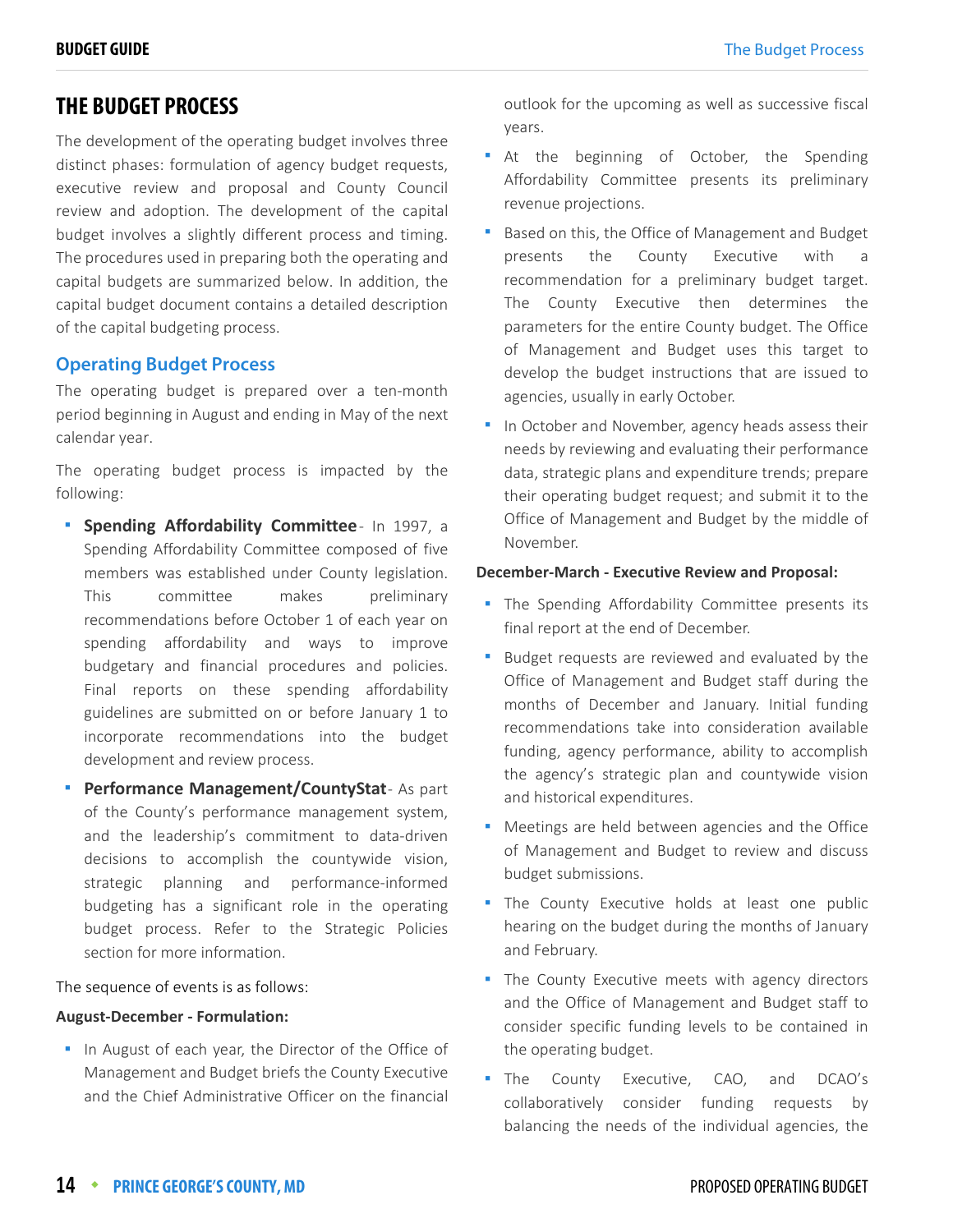priorities of the County's Leadership team and funding decisions from previous years.

**-** The County Executive submits the proposed operating budget to the County Council no later than March 15th.

#### **April-May - County Council Review and Adoption:**

- County Council staff review the proposed operating budget and program with staff from the Office of Management and Budget and departmental representatives.
- The County Charter requires the County Council to hold at least two public hearings on the proposed operating budget.
- The County Council committees and staff review the proposed operating budget with the Office of Management and Budget staff and departmental representatives.
- **The County Council committees complete their** agency reviews by the middle of May and present their recommendations to the full County Council. The County Council must adopt the annual budget and appropriations ordinance before June 1st. The adopted ordinance is submitted to the County Executive for signature.
- **The approved operating budget takes effect on** July 1st, the beginning of the fiscal year.

Formulation of the approved operating budget involves a number of planning processes in addition to those described above. The financial plans presented to the New York bond rating agencies each year establish a number of guidelines important in shaping the coming year's budget. The Ten Year Water and Sewer Plan (which guides development activity within the County and is updated annually) influences several aspects of the budget. Planning for the capital budget also affects decisions on the operating budget, as described later in this section.

| BUDGET DEVELOPMENT PRIOR TO START OF FISCAL YEAR        |                             |                                                                            |        | <b>FISCAL YEAR</b> |  |
|---------------------------------------------------------|-----------------------------|----------------------------------------------------------------------------|--------|--------------------|--|
| AUGUST                                                  | <b>DECEMBER</b>             | MARCH 15                                                                   | JULY 1 | <b>JUNE 30</b>     |  |
| FORMULATION of County<br>Executive Budget (beginning 11 |                             |                                                                            |        |                    |  |
| months before fiscal year)                              |                             |                                                                            |        |                    |  |
|                                                         | <b>EXECUTIVE REVIEW AND</b> |                                                                            |        |                    |  |
|                                                         |                             | PROPOSAL of funding levels (Budget<br>submitted to County Council by March |        |                    |  |
|                                                         | 15)                         |                                                                            |        |                    |  |
|                                                         |                             | COUNTY COUNCIL REVIEW<br>AND ADOPTION of County Budget                     |        |                    |  |
|                                                         |                             | by June 1                                                                  |        |                    |  |
|                                                         |                             |                                                                            |        |                    |  |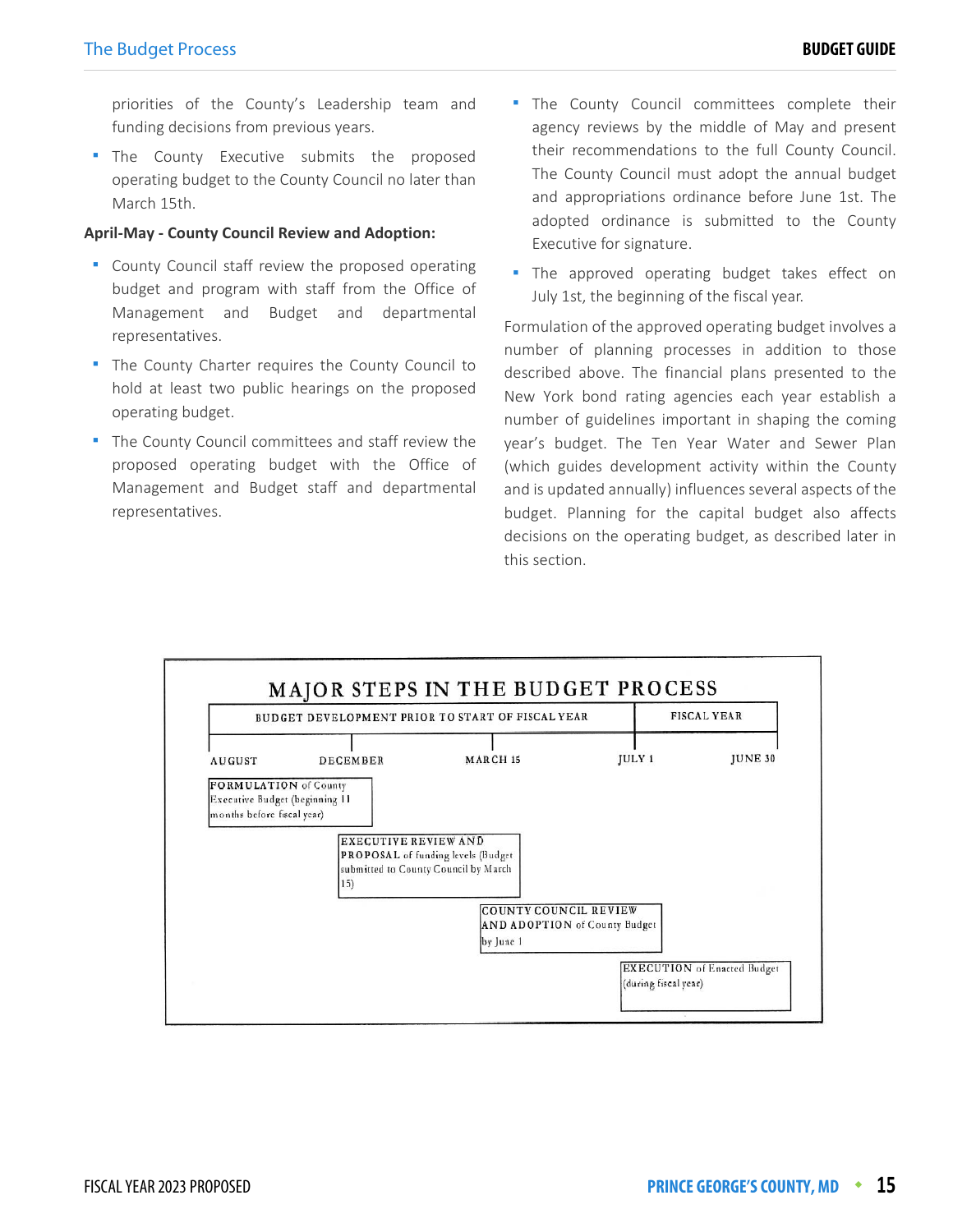## <span id="page-15-0"></span>**CAPITAL BUDGET AND PROGRAM PROCESS**

The development of the Capital Budget and the six-year CIP is analogous to that of the operating budget. Three phases are included: formulation of capital budget requests, executive review and proposal and County Council review and adoption. A description of each phase follows.

#### **August-September - Formulation:**

- In August of each year, the Director of the Office of Management and Budget issues policy guidance and instructions to agencies and departments based upon the County Executive's priorities and the County's financial ability to issue new debt.
- During the month of September, agency directors assess their department's capital needs, relying upon prior planning studies and documents, functional plans, the Public Land and Facilities Inventory and the Public Facility Development Program prepared by the Maryland-National Capital Park and Planning Commission. Facility requests are programmed over the six-year capital program period, in keeping with departmental priorities and fiscal guidelines. Submissions are due to the Office of Management and Budget by October 1st of each year.

#### **October-March - Executive Review and Proposal:**

- Capital budget program requests are reviewed by the Office of Management and Budget staff between October and January. Discussions are held between agencies and the Office of Management and Budget to ensure conformance with fiscal guidelines, development studies and the County Executive's commitments.
- The Office of Management and Budget presents recommendations to the Chief Administrative Officer and the County Executive regarding the composition of the capital budget and program, reformulating agency submissions when necessary to conform to financial guidelines regarding debt issuance.
- The County Executive submits the proposed capital budget and six-year CIP to the Council no later than March 15th.

#### **April-May - County Council Review and Adoption:**

- County Council staff review the proposed capital budget and program with staff from the Office of Management and Budget and departmental representatives.
- The County Council is required to hold two public hearings on the proposed operating budget and capital budget.
- The County Council, sitting as the Committee of the Whole, completes its review of the capital budget and program by the middle of May. The County Council must adopt the annual budget and appropriations ordinance before June 1st. The adopted ordinance is submitted to the County Executive for signature.
- The approved capital budget takes effect on July 1st, the first day of the new fiscal year.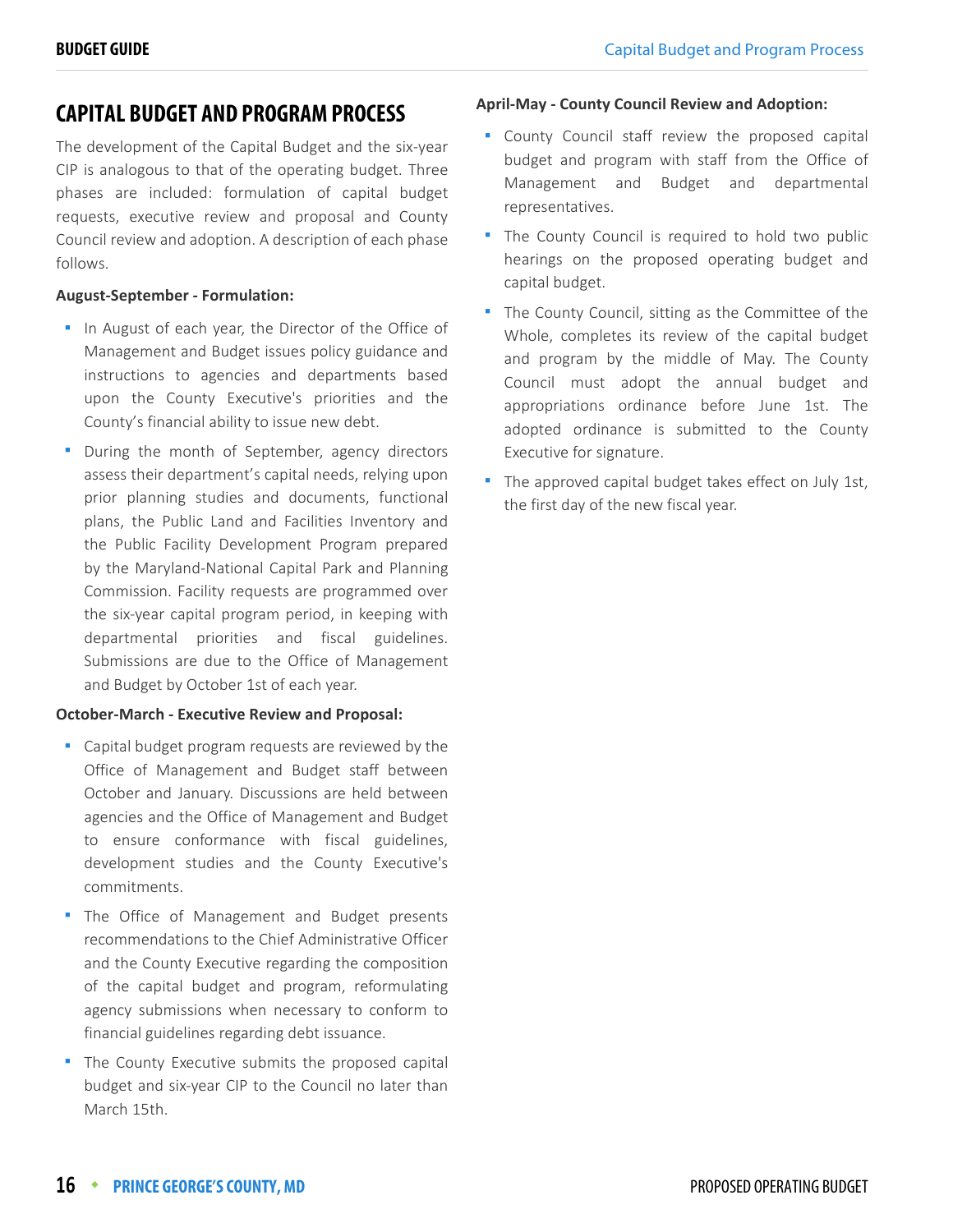## <span id="page-16-0"></span>**BUDGET AMENDMENT PROCESS**

An agency may transfer its own funds internally from one character (spending category) to another with the approval of the County Executive. There is a \$250,000 threshold for County Council approval on such agency transfers. Budget amounts cannot be transferred from one agency to another except by County Council Legislative Act (generally a resolution) upon the recommendation of the County Executive.

Grant funds, which were not included in the adopted budget, can be added to agency budgets by County Council resolution. Any other supplementary appropriations that are needed require the recommendation of the County Executive and the adoption of a Council bill, which requires the Council to hold a public hearing on the proposal. Amendments to the total appropriation of the capital budget beyond the approved amount may be made by a two-thirds affirmative vote on a Council bill.

The County Council can adjust revenue estimates by an increase or decrease of no more than 1.0%.